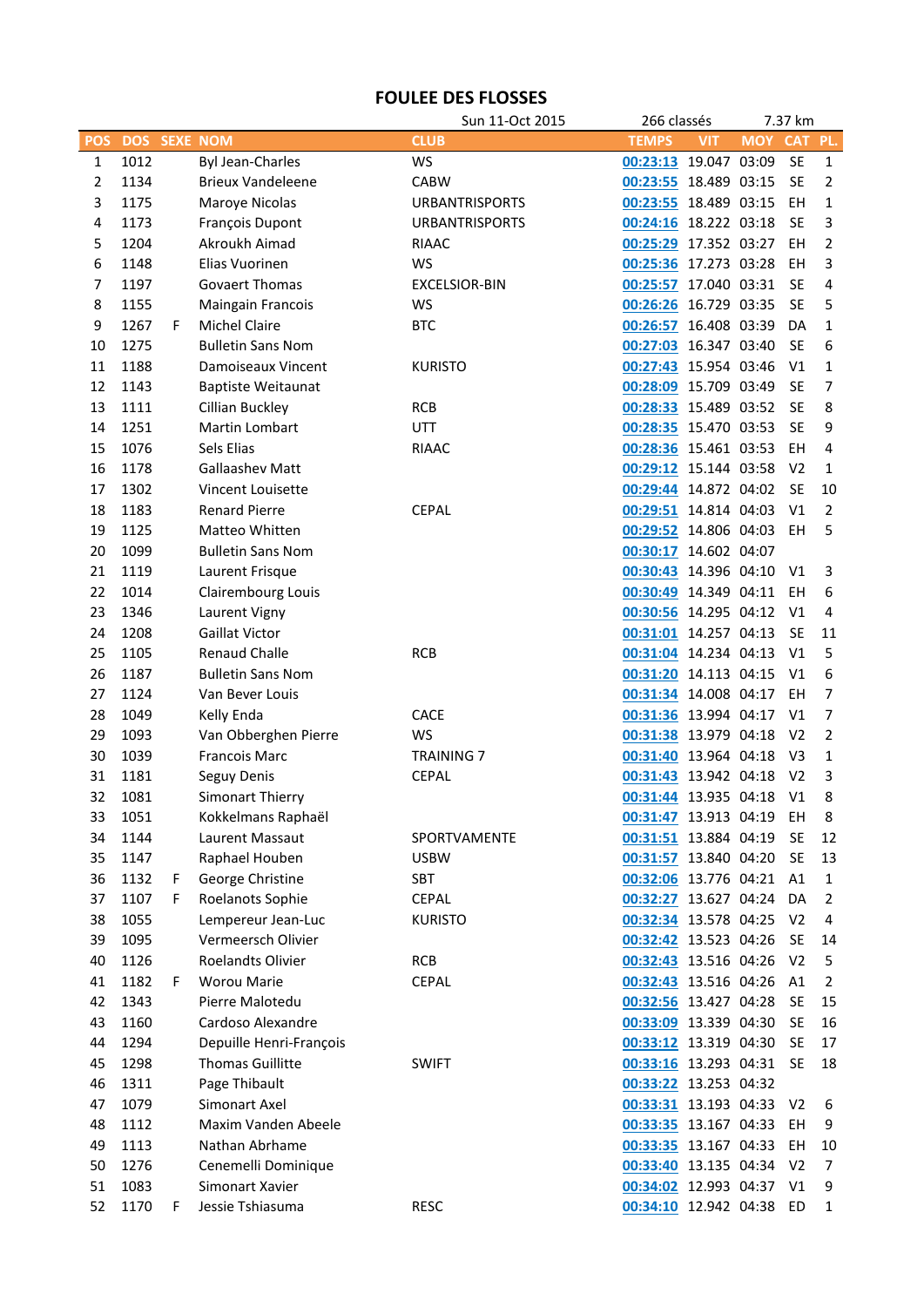| 53  | 1158 |    | D'Hooghe Pierre          | <b>KURISTO</b> | 00:34:16 12.905 04:39 |  | V <sub>2</sub> | 8              |
|-----|------|----|--------------------------|----------------|-----------------------|--|----------------|----------------|
| 54  | 1164 |    | Florian Vanderhoe        |                | 00:34:19 12.886 04:39 |  | EH             | 11             |
| 55  | 1211 |    | Vaerman Guy              | <b>RCB</b>     | 00:34:29 12.824 04:41 |  | V <sub>2</sub> | 9              |
| 56  | 1150 | F. | <b>Bauer Sibylle</b>     | <b>KURISTO</b> | 00:34:43 12.737 04:43 |  | A1             | 3              |
| 57  | 1118 |    | <b>Alexis Sonet</b>      |                | 00:34:52 12.683 04:44 |  | <b>SE</b>      | 19             |
| 58  | 1096 |    | Woodward Logan           | L'ENJAMBÉE     | 00:34:57 12.652 04:45 |  | EH             | 12             |
| 59  | 1038 |    | Fobe Romain              | ENJAMBÉE       | 00:35:04 12.610 04:45 |  | EH             | 13             |
| 60  | 1200 | F. | Van Poelvoorde Françoise | <b>KURISTO</b> | 00:35:05 12.604 04:46 |  | A <sub>2</sub> | $\mathbf{1}$   |
| 61  | 1137 |    | Mammerickx               |                | 00:35:29 12.462 04:49 |  | V <sub>3</sub> | $\overline{2}$ |
| 62  | 1286 |    | Wanin Johan              |                | 00:35:29 12.462 04:49 |  | <b>SE</b>      | 20             |
| 63  | 1259 |    | <b>Gomord Pierre</b>     |                | 00:35:37 12.415 04:50 |  | <b>SE</b>      | 21             |
| 64  | 1288 |    | De Lannoy Peter          |                | 00:35:44 12.375 04:51 |  | V <sub>1</sub> | 10             |
| 65  | 1140 |    | Philippe Coquet          |                | 00:35:46 12.363 04:51 |  | V <sub>1</sub> | 11             |
| 66  | 1142 |    | Dany Vandenbranden       |                | 00:35:50 12.340 04:52 |  | V <sub>1</sub> | 12             |
| 67  | 1189 |    | Ywer Ozcelik             | <b>RIAAC</b>   | 00:35:57 12.300 04:53 |  | V <sub>1</sub> | 13             |
| 68  | 1086 | F. | Szczepanikova Alice      |                | 00:35:58 12.295 04:53 |  | DA             | 3              |
| 69  | 1022 |    | De Saulnier Pascal       |                | 00:36:04 12.261 04:54 |  | V <sub>1</sub> | 14             |
| 70  | 1100 | F. | Goeseels Séverine        |                | 00:36:06 12.249 04:54 |  | DA             | 4              |
| 71  | 1161 |    | Benjamin                 |                | 00:36:06 12.249 04:54 |  | <b>SE</b>      | 22             |
| 72  | 1348 |    | Charlie Mc Gahn          |                | 00:36:10 12.227 04:54 |  | <b>SE</b>      | 23             |
| 73  | 1306 |    |                          |                |                       |  | <b>SE</b>      | 24             |
|     |      |    | Van Den Eynde Mederic    |                | 00:36:42 12.049 04:59 |  |                |                |
| 74  | 1176 |    | Gaetan Angely            |                | 00:36:44 12.038 04:59 |  | V <sub>3</sub> | 3              |
| 75  | 1057 |    | <b>Marichal Yves</b>     |                | 00:36:46 12.027 04:59 |  | <b>SE</b>      | 25             |
| 76  | 1265 | F. | Lecurieux-Belfond Susan  | <b>USBW</b>    | 00:36:46 12.027 04:59 |  | DA             | 5              |
| 77  | 1216 |    | Nico Xanthankis          | KBC            | 00:36:50 12.005 05:00 |  | V <sub>1</sub> | 15             |
| 78  | 1174 |    | <b>Olivier Angely</b>    |                | 00:36:51 12.000 05:00 |  | <b>SE</b>      | 26             |
| 79  | 1212 |    | Raphael Reuter           |                | 00:36:53 11.989 05:00 |  | <b>SE</b>      | 27             |
| 80  | 1084 |    | Smyth Chris              | <b>CACE</b>    | 00:36:55 11.978 05:01 |  | V <sub>2</sub> | 10             |
| 81  | 1309 |    | Fodor Attila             |                | 00:36:58 11.962 05:01 |  | V <sub>1</sub> | 16             |
| 82  | 1037 |    | Fobe Jean-Jacques        | ENJAMBÉE       | 00:37:00 11.951 05:01 |  | V <sub>1</sub> | 17             |
| 83  | 1011 |    | <b>Buckley Olivier</b>   |                | 00:37:13 11.882 05:03 |  | EH             | 14             |
| 84  | 1300 | F. | Liesbeth Vanneste        | WRL            | 00:37:25 11.818 05:05 |  | DA             | 6              |
| 85  | 1350 |    | Jean Lombart             |                | 00:37:29 11.797 05:05 |  | <b>SE</b>      | 28             |
| 86  | 1304 |    | Faivre Stephane          |                | 00:37:45 11.714 05:07 |  | <b>SE</b>      | 29             |
| 87  | 1184 |    | Fouad Hamdaoui           | <b>RIAAC</b>   | 00:37:47 11.704 05:08 |  | V <sub>1</sub> | 18             |
| 88  | 1264 | F. | Pierce Rebecca           |                | 00:37:50 11.688 05:08 |  | A1             | 4              |
| 89  | 1287 | F. | <b>Christine Lieske</b>  |                | 00:37:52 11.678 05:08 |  | A <sub>1</sub> | 5              |
| 90  | 1279 |    | Vanderstraete, Thomas    |                | 00:38:01 11.632 05:09 |  | <b>SE</b>      | 30             |
| 91  | 1102 | F. | Goeseels Agnes           |                | 00:44:06 10.027 05:59 |  | A2             | $\overline{2}$ |
| 92  | 1262 | F. | <b>Dremont Justine</b>   | <b>KURISTO</b> | 00:38:07 11.601 05:10 |  | DA             | $\overline{7}$ |
| 93  | 1272 |    | <b>Pierre Smets</b>      |                | 00:38:14 11.566 05:11 |  | V <sub>2</sub> | 12             |
| 94  | 1295 |    | De Koker Koen            |                | 00:38:29 11.491 05:13 |  | V <sub>1</sub> | 19             |
| 95  | 1053 |    | Le Grelle Charly         |                | 00:38:30 11.486 05:13 |  | V <sub>1</sub> | 20             |
| 96  | 1007 |    | Bouttefeux Benjamin      |                | 00:38:34 11.466 05:14 |  | EH             | 15             |
| 97  | 1025 | F. | Defalque Sylvie          |                | 00:38:56 11.358 05:17 |  | A <sub>2</sub> | 3              |
| 98  | 1347 |    | Paidt                    |                | 00:38:57 11.353 05:17 |  |                |                |
| 99  | 1074 |    | Salgado Jose Manuel      | <b>RIAAC</b>   | 00:39:04 11.319 05:18 |  | V <sub>1</sub> | 21             |
| 100 | 1278 | F. | Garitte Lauranne         |                | 00:39:11 11.285 05:19 |  | DA             | 8              |
| 101 | 1127 |    | Le Lievre Freddy         |                | 00:39:28 11.204 05:21 |  | V <sub>2</sub> | 13             |
| 102 | 1098 |    | De Graevwe Francois      |                | 00:39:32 11.185 05:22 |  | <b>SE</b>      | 31             |
| 103 | 1135 |    | Zham Daoui               | <b>DACM</b>    | 00:39:32 11.185 05:22 |  | EH             | 16             |
| 104 | 1214 |    | Halbardier Simon         |                | 00:39:48 11.111 05:24 |  | <b>SE</b>      | 32             |
| 105 | 1283 |    | <b>Goffaux Alexis</b>    |                | 00:39:48 11.111 05:24 |  | EH             | 17             |
| 106 | 1303 | F. | Le Clef Valerie          |                | 00:39:49 11.106 05:24 |  | DA             | 9              |
| 107 | 1033 |    | D'Haene Pierre-Henri     |                | 00:39:52 11.092 05:25 |  | <b>SE</b>      | 33             |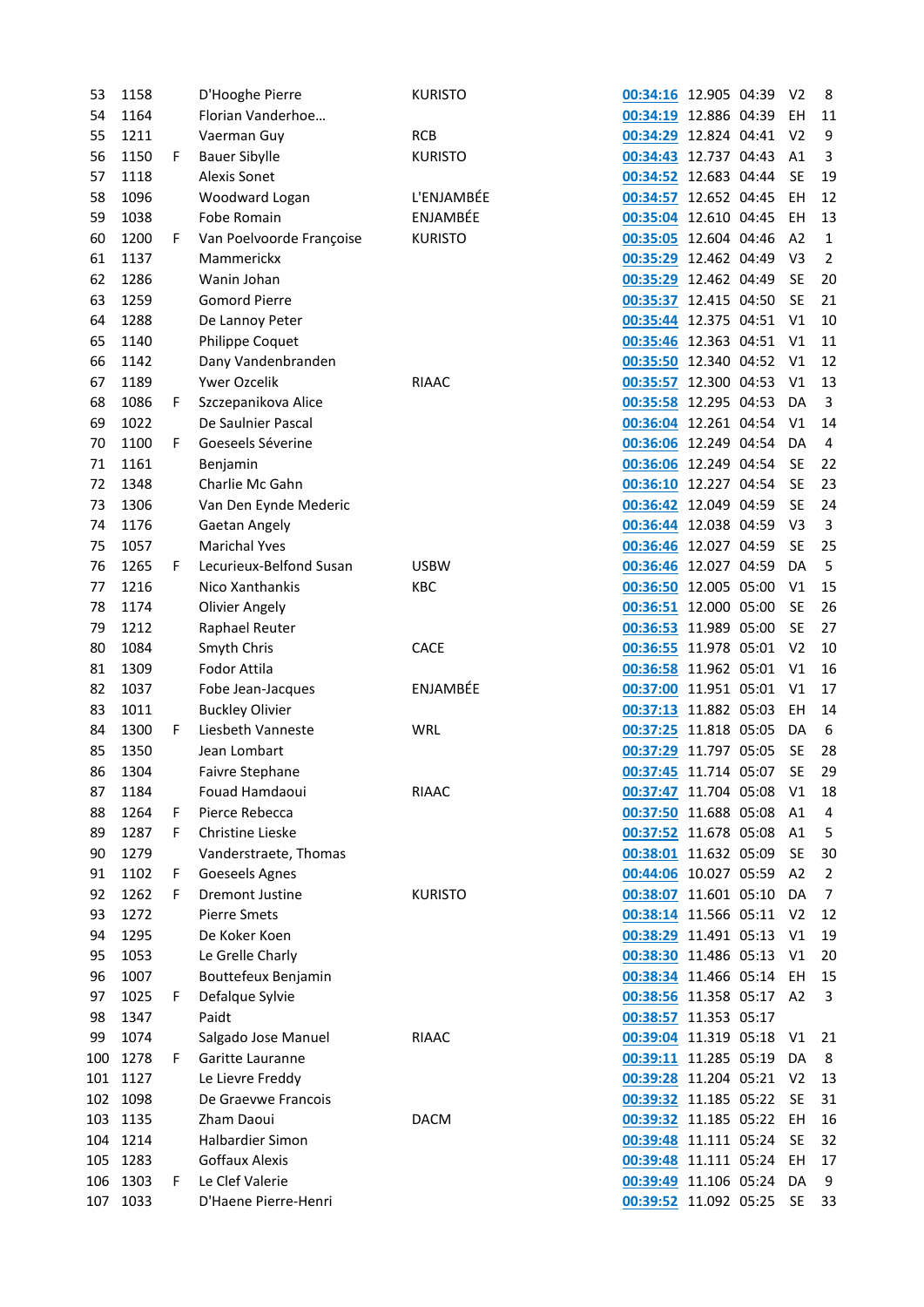| 108        | 1133     |    | Salvatore Palumbo           | <b>KURISTO</b>          | 00:39:57 11.069 05:25    |              | V4             | $\mathbf{1}$   |
|------------|----------|----|-----------------------------|-------------------------|--------------------------|--------------|----------------|----------------|
| 109        | 1069     | F  | <b>Quintart Wivine</b>      | <b>RIAAC</b>            | 00:39:58 11.064 05:25    |              | A1             | 6              |
| 110        | 1003     |    | Alvarez Gonzalez José L     |                         | 00:40:10 11.009 05:27    |              | V <sub>2</sub> | 14             |
| 111        | 1122     |    | <b>Maillaert Yannick</b>    |                         | 00:40:11 11.005 05:27    |              | <b>SE</b>      | 34             |
| 112        | 1273     |    | Hoeben Arnaud               |                         | 00:40:11 11.005 05:27    |              | EH             | 18             |
| 113        | 1274     |    | Lerincks Gatien             |                         | 00:40:11 11.005 05:27    |              | EH             | 19             |
| 114        | 1168     | F  | Corinne Lecuivre            | <b>KURISTO</b>          | 00:40:17 10.977 05:28    |              | A1             | $\overline{7}$ |
| 115        | 1169     |    | Dany Capart                 |                         | 00:40:17 10.977 05:28    |              | V <sub>2</sub> | 15             |
| 116        | 1268     | F. | Sarah Heyd                  |                         | 00:40:18 10.973 05:28    |              | DA             | 10             |
| 117        | 1263     | F. | Van Innis Janique           |                         | 00:40:34 10.901 05:30    |              | A1             | $\,8\,$        |
| 118        | 1062     |    | Mommaerts Jo                | <b>RCB</b>              | 00:40:36 10.892 05:31    |              | V4             | $\overline{2}$ |
| 119        | 1177     |    | Jean-Paul Boudart           | <b>KURISTO</b>          | 00:40:40 10.874 05:31    |              | V3             | 4              |
| 120        | 1129     |    | Van Gossum Luc              | <b>RCB</b>              | 00:40:42 10.865 05:31    |              | V <sub>3</sub> | 5              |
| 121        | 197      | F  | Nguyen Anh                  | <b>SUPER NANAS</b>      | 00:40:46 10.847 05:32    |              | DA             | 11             |
| 122        | 198      |    | <b>Odent Nocolas</b>        | <b>SUPER NANAS</b>      | 00:40:46 10.847 05:32    |              | <b>SE</b>      | 35             |
| 123        | 1008     |    | Bouveroux Léopold           |                         | 00:40:46 10.847 05:32    |              | V <sub>3</sub> | 6              |
| 124        | 1345     |    | Leornardo Velez             | L'ENJAMBÉE              | 00:40:55 10.807 05:33    |              | <b>SE</b>      | 36             |
| 125        | 1080     | F  | Simonart Cécile             |                         | 00:41:00 10.785 05:34    |              | A <sub>1</sub> | 9              |
| 126        | 1097     | F  | Cardoso Da Rodra Maria Joao | <b>RECS</b>             | 00:41:02 10.777 05:34    |              | A <sub>2</sub> | 4              |
| 127        | 1047     | F  | Jauniaux Chantal            | <b>RCB</b>              | 00:41:10 10.742 05:35    |              | A <sub>3</sub> | 1              |
| 128        | 1277     | F  | Kirsten Bachour             |                         | 00:41:11 10.737 05:35    |              | A1             | 10             |
|            |          |    |                             |                         |                          |              |                |                |
| 129        | 1209     | F  | Katrien Vanhove             | KBC                     | 00:41:20 10.698 05:37    |              | DA             | 12             |
| 130        | 1078     |    | Simonart Antoine            |                         | 00:41:21 10.694 05:37    |              | EH             | 20             |
| 131        | 1136     |    | Serge Van Sen               | <b>AXA RUNNING</b>      | 00:41:24 10.681 05:37    |              | V <sub>1</sub> | 22             |
| 132        | 1139     |    | Rachel Coudray              | <b>AXA RUNNING</b>      | 00:41:24 10.681 05:37    |              | <b>SE</b>      | 37             |
| 133        | 1138     |    | Pierre Montero              | <b>AXA RUNNING</b>      | 00:41:25 10.677 05:37    |              | V <sub>2</sub> | 16             |
| 134        | 1050     | F  | Knott Isabelle              |                         | 00:41:26 10.673 05:37    |              | A <sub>2</sub> | 5              |
| 135        | 1308     | F  | <b>Ihssen Auette</b>        |                         | 00:41:27 10.668 05:37    |              | A <sub>2</sub> | 6              |
| 136        | 1195     | F  | Verpoten Eline              |                         | 00:41:30 10.655 05:38    |              | ED             | $\overline{2}$ |
| 137        | 1114     |    | Matheo Hans                 |                         | 00:41:34 10.638 05:38    |              | EH             | 21             |
| 138        | 1185     |    | Levent Selvi                |                         | 00:41:38 10.621 05:39    |              | V <sub>1</sub> | 23             |
| 139        | 1146     | F. | Corine Oeneepracht          |                         | 00:41:45 10.592 05:40    |              | A <sub>1</sub> | 11             |
| 140        | 1061     | F  | <b>Moens Marie</b>          |                         | 00:42:02 10.520 05:42    |              | DA             | 13             |
| 141        | 1066     | F  | Noël Sophie                 |                         | 00:42:12 10.479 05:44    |              | DA             | 14             |
| 142        | 1015     |    | Clairembourg Théo           |                         | 00:42:17 10.458 05:44    |              | EH             | 22             |
| 143        | 1077     | F  | Sennesael Anne-Laure        |                         | 00:42:29 10.409 05:46    |              | DA             | 15             |
| 144        | 1299     | F  | <b>Detasse Marion</b>       |                         | 00:42:29 10.409 05:46    |              | DA             | 16             |
| 145        | 1056     |    | Makhlouf Roy                |                         | 00:42:30 10.405 05:46    |              | EH             | 23             |
| 146        | 1285     | F  | Jortay Dominique            |                         | 00:42:36 10.380 05:47    |              | A <sub>2</sub> | $\overline{7}$ |
| 147        | 1165     | F. | <b>Agnes Depaue</b>         |                         | 00:42:38 10.372 05:47    |              | A1             | 12             |
| 148        | 1154     |    | Hammenecker Jules           |                         | 00:42:39 10.368 05:47    |              | <b>SE</b>      | 38             |
| 149        | 1075     |    | Sciamarelli Alessandro      | SPORTIVAMENTE BRUXELLES | 00:42:45 10.344 05:48    |              | V1             | 24             |
| 150        | 1179     |    | François Davister           | <b>PDO TEAM</b>         | 00:42:48 10.332 05:48    |              | <b>SE</b>      | 39             |
| 151        | 1054     | F  | Ledent Natacha              |                         | 00:42:51                 | 10.320 05:49 | DA             | 17             |
| 152        | 1043     | F  | <b>Hellinckx Sandrine</b>   | <b>RCB</b>              | 00:42:56 10.300 05:50    |              | A1             | 13             |
| 153        | 1149     |    | <b>Moens Marc</b>           |                         | 00:42:58 10.292 05:50    |              | V <sub>2</sub> | 17             |
|            | 154 1190 | F. | <b>Collard Laure</b>        |                         | 00:42:59 10.288 05:50    |              | DA             | 18             |
| 155        | 1192     |    | Dayez Marin                 |                         | 00:42:59 10.288 05:50    |              | <b>SE</b>      | 40             |
| 156        | 1116     |    | <b>Roland Laugier</b>       |                         | 00:43:02 10.276 05:50    |              | V <sub>4</sub> | 3              |
| 157        | 1253     | F  | Nicolas Durrenmatt          | <b>RIAAC</b>            | 00:43:04 10.268 05:51    |              | A1             | 14             |
| 158        | 1166     | F  | <b>Christine Lissens</b>    | <b>ART AXA</b>          | 00:43:06 10.260 05:51    |              | A1             | 15             |
|            | 1063     | F  | Mortreux Jeanne             |                         |                          |              | DA             | 19             |
| 159<br>160 | 1163     | F  | Pauline Van Haute           |                         | 00:43:13 10.232 05:52    |              | DA             | 20             |
|            |          |    |                             |                         | 00:43:22 10.197 05:53    |              |                |                |
| 161        | 1269     |    | <b>Bulletin Sans Nom</b>    |                         | 00:43:26 10.181 05:54    |              | <b>SE</b>      | 41             |
|            | 162 1256 | F. | Nerea Craviotto Ortga       |                         | 00:43:31 10.162 05:54 DA |              |                | 21             |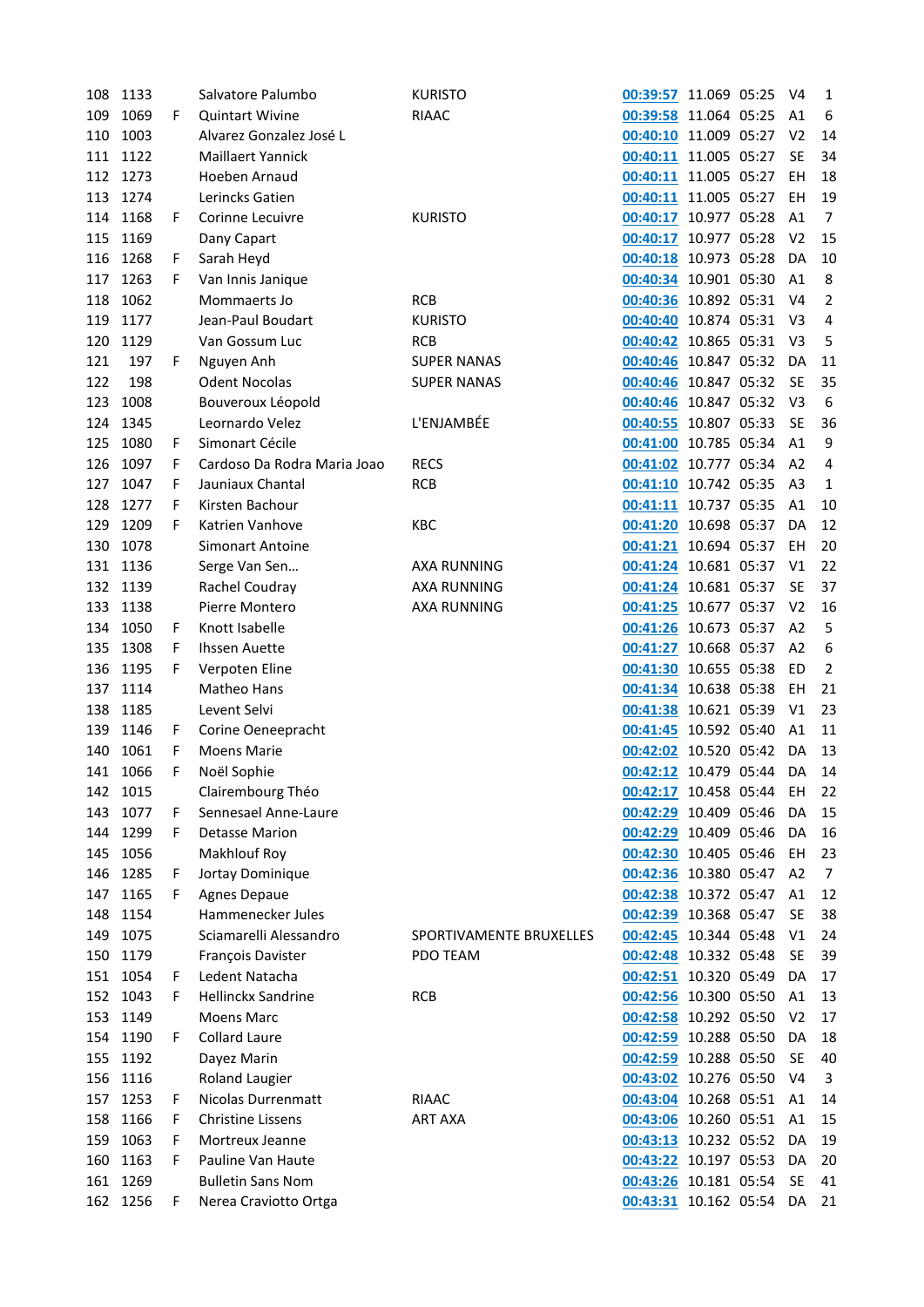| 163 | 1180     | F | <b>Florence Vellemans</b> |                        | 00:43:32              | 10.158 05:54 |       | DA             | 22             |
|-----|----------|---|---------------------------|------------------------|-----------------------|--------------|-------|----------------|----------------|
| 164 | 1058     |   | Mergeay Yves              |                        | 00:43:33              | 10.154 05:55 |       | V3             | $\overline{7}$ |
| 165 | 1255     | F | Khairy Rabab              |                        | 00:43:35              | 10.146 05:55 |       | DA             | 23             |
| 166 | 1052     | F | Lauwers Julie Lauwers     |                        | 00:43:46              | 10.104 05:56 |       | DA             | 24             |
| 167 | 1034     | F | Docampo Elisa             |                        | 00:43:53 10.077 05:57 |              |       | DA             | 25             |
| 168 | 1186     |   | <b>Mertens Frans</b>      |                        | 00:43:57 10.061 05:58 |              |       | V3             | 8              |
| 169 | 1282     | F | Naomi Cappoen             |                        | 00:43:59              | 10.054 05:58 |       | ED             | 3              |
| 170 | 1109     | F | Demoucelle Anne-Marie     |                        | 00:44:03              | 10.039 05:59 |       | A1             | 16             |
| 171 | 1110     |   | <b>Demoucelle Patrick</b> |                        | 00:44:03              | 10.039 05:59 |       | V <sub>2</sub> | 18             |
| 172 | 1280     |   | Desclez Frederic          |                        | 00:44:03              | 10.039 05:59 |       | V1             | 25             |
| 173 | 1284     |   | <b>Kurt Cappuew</b>       |                        | 00:44:03 10.039 05:59 |              |       | V <sub>1</sub> | 26             |
| 174 |          |   |                           |                        |                       |              |       |                |                |
| 175 | 1088     | F | Thys Stéphanie            |                        | 00:44:18              | 9.982        | 06:01 | DA             | 26             |
| 176 | 1042     | F | Gillard Sophie            |                        | 00:44:19              | 9.978        | 06:01 | DA             | 27             |
| 177 | 1060     |   | Mestdagh Guy              |                        | 00:44:22              | 9.967        | 06:01 | V1             | 27             |
| 178 | 1258     | F | Caroline Boucquey         |                        | 00:44:27              | 9.948        | 06:02 | DA             | 28             |
| 179 | 1297     |   | <b>Choquet Serge</b>      |                        | 00:44:27              | 9.948        | 06:02 | V <sub>1</sub> | 28             |
| 180 | 1207     | F | Lacave Catherine          | <b>KURISTO</b>         | 00:44:28              | 9.945        | 06:02 | A1             | 17             |
| 181 | 1082     | F | Simonart Valérie          |                        | 00:44:35              | 9.918        | 06:03 | A <sub>2</sub> | 8              |
| 182 | 1089     | F | <b>Trevisanut Emilie</b>  |                        | 00:44:42              | 9.893        | 06:04 | DA             | 29             |
| 183 | 1270     |   | <b>Thierry Haillez</b>    |                        | 00:44:42              | 9.893        | 06:04 | V <sub>1</sub> | 29             |
| 184 | 1271     | F | <b>Molitor Alexia</b>     |                        | 00:44:43              | 9.889        | 06:04 | DA             | 30             |
| 185 | 1128     |   | <b>Collon Lucas</b>       | <b>URBANTRISPORTS</b>  | 00:44:45              | 9.882        | 06:04 | <b>EH</b>      | 24             |
| 186 | 1162     |   | <b>Collon Laurent</b>     | <b>URBANTRISPORTS</b>  | 00:44:45              | 9.882        | 06:04 | V <sub>2</sub> | 19             |
| 187 | 1065     |   | <b>Murillo Francisco</b>  |                        | 00:44:46              | 9.878        | 06:04 | V <sub>2</sub> | 20             |
| 188 | 1152     |   | Bosman Karline            |                        |                       | 9.874        | 06:05 | DA             | 31             |
|     |          | F |                           |                        | 00:44:47              |              |       |                |                |
| 189 | 1215     | F | <b>Biart Gaelle</b>       |                        | 00:44:47              | 9.874        | 06:05 | A1             | 18             |
| 190 | 1151     | F | Sepvlvede Gladys          |                        | 00:44:48              | 9.871        | 06:05 | A1             | 19             |
| 191 | 1141     | F | <b>Elodie Motte</b>       |                        | 00:44:53              | 9.852        | 06:05 | ED             | 4              |
| 192 | 1145     | F | <b>Alison Graves</b>      |                        | 00:44:53              | 9.852        | 06:05 | A <sub>2</sub> | 9              |
| 193 | 1344     | F | <b>Alslinn Nic Ruairt</b> |                        | 00:44:55              | 9.845        | 06:06 | DA             | 32             |
| 194 | 1068     | F | Pierre Valérie            |                        | 00:45:06              | 9.805        | 06:07 | A1             | 20             |
| 195 | 1130     | F | Ackermans Evelyne         | <b>RCB</b>             | 00:45:10              | 9.790        | 06:08 | A2             | 10             |
| 196 | 1281     |   | <b>Goffaux Vincent</b>    |                        | 00:45:13              | 9.780        | 06:08 | V <sub>1</sub> | 30             |
| 197 | 1305     |   | Coppola Marco             |                        | 00:45:13              | 9.780        | 06:08 | V <sub>2</sub> | 21             |
| 198 | 1071     |   | Rosenbaum Ivan            | <b>RCB</b>             | 00:45:32              | 9.712        | 06:11 | V3             | 9              |
| 199 | 1123     |   | Bebe Jean                 | <b>RCB</b>             | 00:45:32              | 9.712        | 06:11 | V4             | 4              |
| 200 | 1103     | F | Maus Madeleine            | <b>NAC</b>             | 00:45:36              | 9.697        | 06:11 | A <sub>2</sub> | 11             |
| 201 | 1301     | F | Florence Lerat            | <b>KURISTO</b>         | 00:45:38              | 9.690        | 06:12 | DA             | 33             |
| 202 | 1266     | F | Melissa Diaz Paniaque     |                        | 00:45:44              | 9.669        | 06:12 | DA             | 34             |
| 203 | 1115     |   | David Vanden Abeele       |                        | 00:45:48              | 9.655        | 06:13 | V <sub>1</sub> | 31             |
| 204 | 1307     | F | <b>Bissot Christine</b>   |                        | 00:45:51              | 9.644        | 06:13 | A <sub>1</sub> | 21             |
| 205 | 1117     | F | Mia Van Obberghen         | <b>USBW</b>            | 00:45:53              | 9.637        | 06:14 | DA             | 35             |
| 206 | 1009     | F | <b>Bruneel Griet</b>      |                        | 00:45:57              | 9.623        | 06:14 | A2             | 12             |
| 207 | 1206     | F | Sabine Ghisselings        |                        | 00:45:57              | 9.623        | 06:14 | A <sub>1</sub> | 22             |
| 208 | 1191     | F | Fanny Ollivier            |                        | 00:46:08              | 9.585        | 06:16 | DA             | 36             |
| 209 | 1172     |   | Philippe Coppens          |                        | 00:46:23              | 9.534        | 06:18 | V <sub>2</sub> | 22             |
|     | 210 1293 | F | Piret Sibylle             |                        | 00:46:35              | 9.493        | 06:19 | ED             | 5              |
|     | 211 1196 | F | Gestrade Van Den Houte    | <b>MEELOPERS MEISE</b> | 00:46:38              | 9.482        | 06:20 | A2             | 13             |
| 212 | 1252     | F | Launike Marina            | <b>MEELOPERS</b>       | 00:46:40              | 9.476        | 06:20 | A2             | 14             |
| 213 | 1210     |   | <b>Cattoir Thierry</b>    |                        | 00:46:48              | 9.449        | 06:21 | V <sub>1</sub> | 32             |
|     | 214 1260 |   | Olivier Vandentempel      | <b>RCB</b>             | 00:46:53              | 9.432        | 06:22 | <b>SE</b>      | 42             |
| 215 | 1261     |   | Mathieu Vandentimpel      |                        | 00:46:53              | 9.432        | 06:22 | EH             | 25             |
| 216 | 1310     | F | Julie De Foor             |                        | 00:47:13              | 9.365        | 06:24 | DA             | 37             |
| 217 | 1059     | F | Meskens Claudine          |                        | 00:47:14 9.362        |              | 06:25 | A2             | 15             |